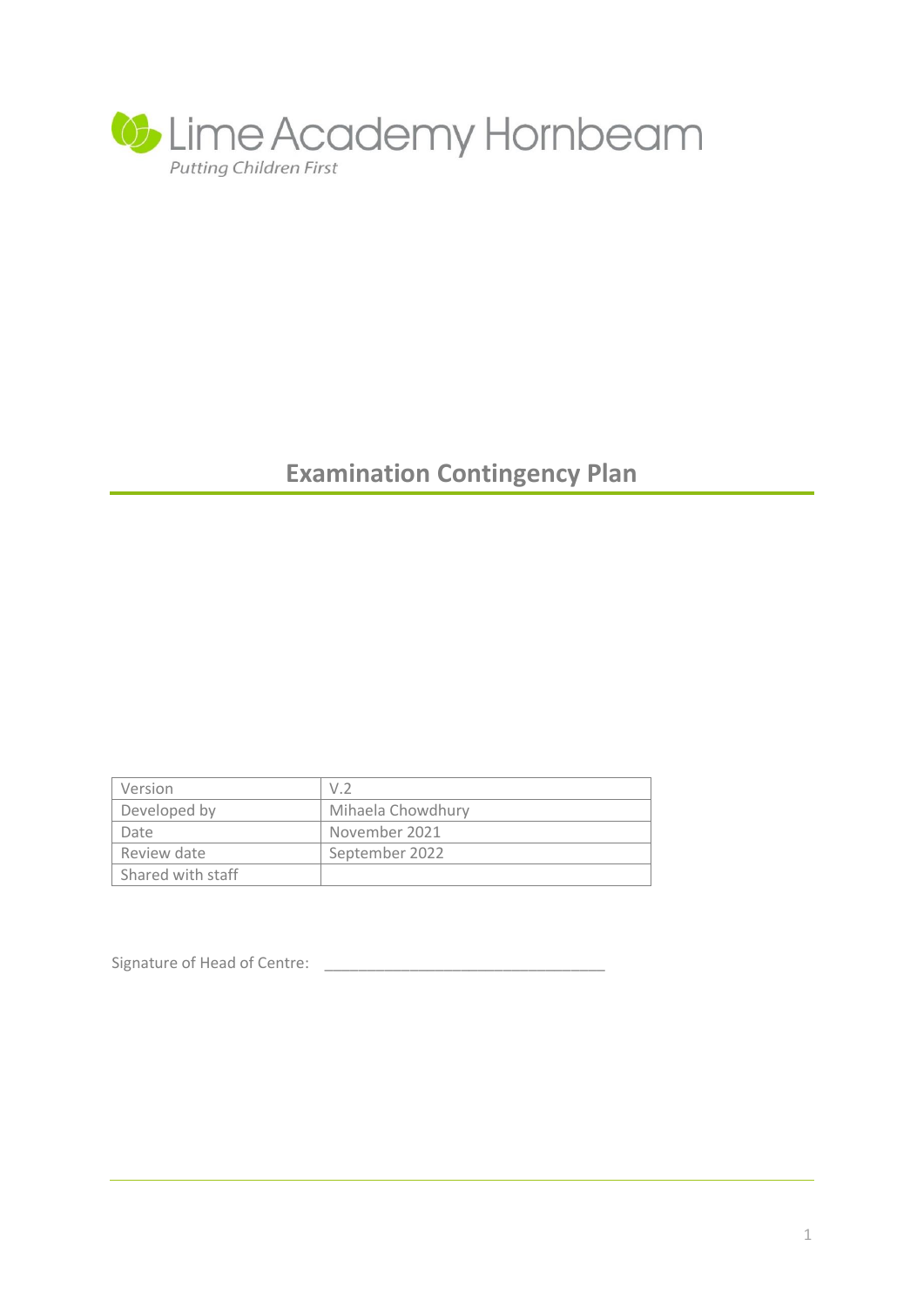## **Purpose of the plan**

## **Causes of potential disruption to the exam process**

- 1. Exam officer extended absence at key points in the exam process
- 2. Quality Nominee extended absence at key points in the exam cycle
- 3. Teaching staff extended absence at key points in the exam cycle
- 4. Invigilators lack of appropriately trained invigilators or invigilator absence
- 5. Exam rooms lack of appropriate rooms or main venues unavailable at short notice
- 6. Failure of IT systems
- 7. Centre unable to open as normal during the exams period
- 8. Candidates unable to take examinations because of a crisis-centre remains open
- 9. Disruption to the transportation of completed examination scripts
- 10. Assessment evidence is not available to be marked
- 11. Centre unable to distribute results as normal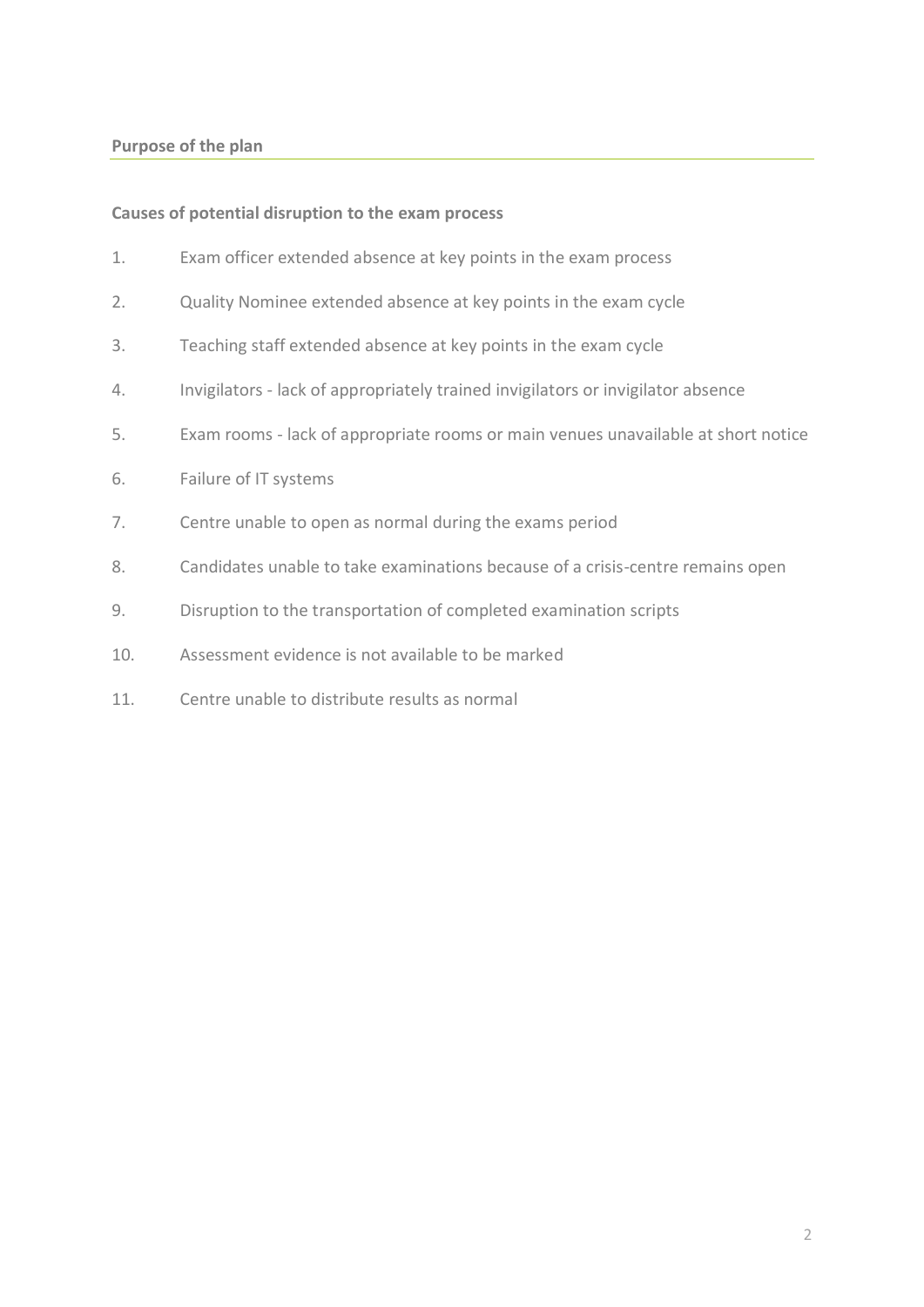## **Purpose of the plan**

This plan examines potential risks and issues that could cause disruption to the management and administration of the exam process at **Lime Academy Hornbeam**

By outlining actions/procedures to be followed in case of disruption it is intended to mitigate the impact these disruptions have on our exam process.

Alongside internal processes, this plan is informed by information contained in the *Joint contingency plan for the examination system in England, Wales and Northern Ireland* **where it is stated that** 

*"Centres should prepare plans for any disruption to examinations as part of their general emergency planning. It is important to ensure that relevant centre staff are familiar with the plan. Consideration should be given as to how these arrangements will be communicated to candidates, parents and staff should disruption to examinations occur."* 

Contingency planning for exams administration is the responsibility of the **Examinations Officer**.

## **Causes of potential disruption to the exam process**

**1. Exam officer extended absence at key points in the exam process** The academy is structured with an **Exams Officer, Progress Leaders and overseen by the Headteacher.**

In a period of extended absence, the **School Business Manager** would take responsibility for carrying out the duties of the Exams Officer and would work in consultation with the **Headteacher**. All members of the invigilating team regularly receive training and colleagues involved in the administration of key processes are trained on how to carry out processes and who to contact in extremis.

#### **2. QUALITY NOMINEE extended absence at key points in the exam cycle**

For the purpose of examinations, the **Lead IV** acts in the role of Quality Nominee as all students at the academy have special educational needs.

In the event of the extended absence of the **Lead IV**, appropriate back-filling of responsibilities would be decided upon by the **Headteacher** who is the Head of Centre.

#### **3. Teaching staff extended absence at key points in the exam cycle**

In the event of a period of extended absence of a member of the teaching staff, the Headteacher will arrange teaching cover from within the staff team and/or the wider staffing establishment at the Academy. New staff providing cover would be briefed as part of their induction process on arrangements for assessment and examinations. Their practice in terms of assessments would be monitored by the Headteacher.

#### **4. Invigilators - lack of appropriately trained invigilators or invigilator absence**

Invigilators are, in most circumstances, TAs from the academy. They undergo training by the Exams Officer and complete a period of shadowing of experienced invigilators. They are permitted to work independently once they, and the Exams Officer are happy that they are competent and confident in processes and procedures. Annual training updates for all invigilators take place prior to the examinations in order to refresh their knowledge, communicate JCQ regulation changes and update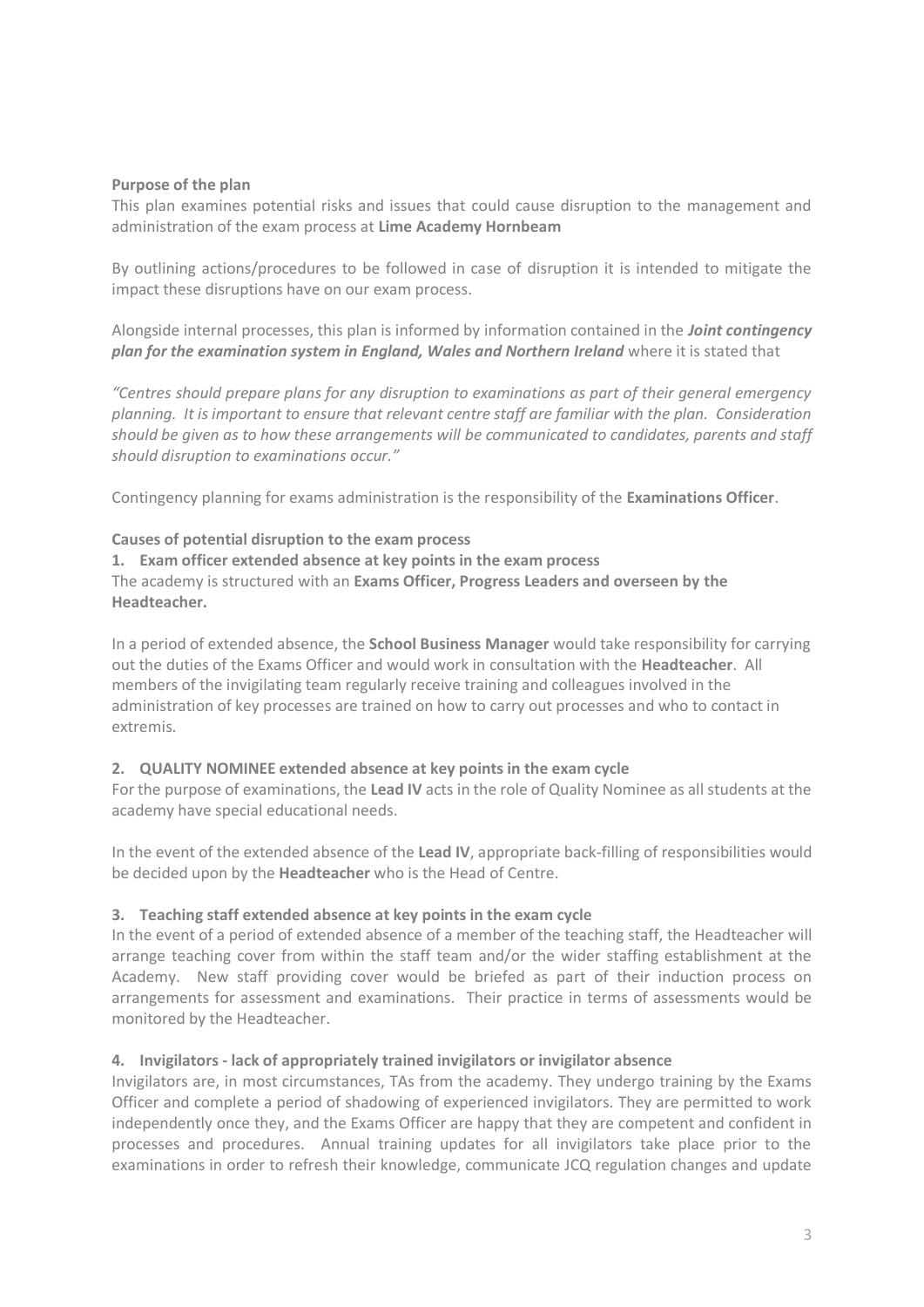local information. Minor absence issues (such as a TA/Invigilator calling in sick) are covered by redeploying TAs within the academy.

## **5. Exam rooms - lack of appropriate rooms or main venues unavailable at short notice**

The majority of exams are accommodated in the Sports Hall and standard size classrooms/ICT suites and the exam team works closely in order to utilize rooms effectively.

## **6. Failure of ICT systems**

The Academy endeavors to minimise any ICT disruption via resilient design and preventative maintenance. In the event of an issue this would be dealt with the ICT support team who test and update the systems on a regular basis. Where such failure impacted on scheduled exams, steps would be taken to resolve the problem as quickly as possible.

## **7. Centre unable to open as normal during the exams period**

In the event of the Centre not being able to open as normal, appropriate communication with the relevant Awarding Bodies would be undertaken by the Exams Officer and alternative options would be explored such as moving exams to an external location (such as **Brookfield House Campus**, local schools, etc) and appropriate transport arrangements would be made). All arrangements would be agreed with the Awarding Body before being put in place. In such instances, details would be communicated to candidates via the school's website, email and text facilities. Staff involved in exams (including invigilators) would be contacted by email, telephone and text.

## **8. Candidates unable to take examinations because of a crisis – Centre remains open**

Response is dependent on the type of issue. The procedure for absence is outlined in the examinations policy. A hardcopy is discussed with all candidates in April of each academic year and is available on the Academy's website. If a candidate is able to sit the exam but cannot attend the Centre due to a crisis, appropriate communication with the relevant Awarding Bodies would be undertaken by the Exams Officer and alternative options would be explored (home, hospital, alternative Centre etc.). Appropriate use of Special Consideration policies would be applied should the candidate/candidates be unable to attend due to unforeseen circumstances and where alternative arrangements could not be made or are not agreed by the Awarding Body.

In case there is a need of fire evacuation during an exam, the exam officer will record the time leaving the exam room, resume the exam after it is safe to return in the building and re-calculate the finishing time in this case.

## **9. Disruption to the transportation of completed examination scripts**

All scripts are returned using the designated dispatch methods prescribed by the Awarding Body concerned. Where this becomes unavailable or inappropriate, the Awarding Body will be contacted to discuss suitable alternatives.

## **10. Assessment evidence is not available to be marked**

In the event of large scale damage or destruction of completed examination scripts/assessment evidence before it can be marked, the Exam Officer would notify the Awarding Body immediately for advice and further instructions. Student marks would be submitted based on appropriate evidence and candidates would be given the opportunity to retake in a subsequent series.

## **11. Centre unable to distribute results as normal**

The Centre distributes the results 'as normal' via collection by learner. Where learners do not collect results in person, these will distributed via post.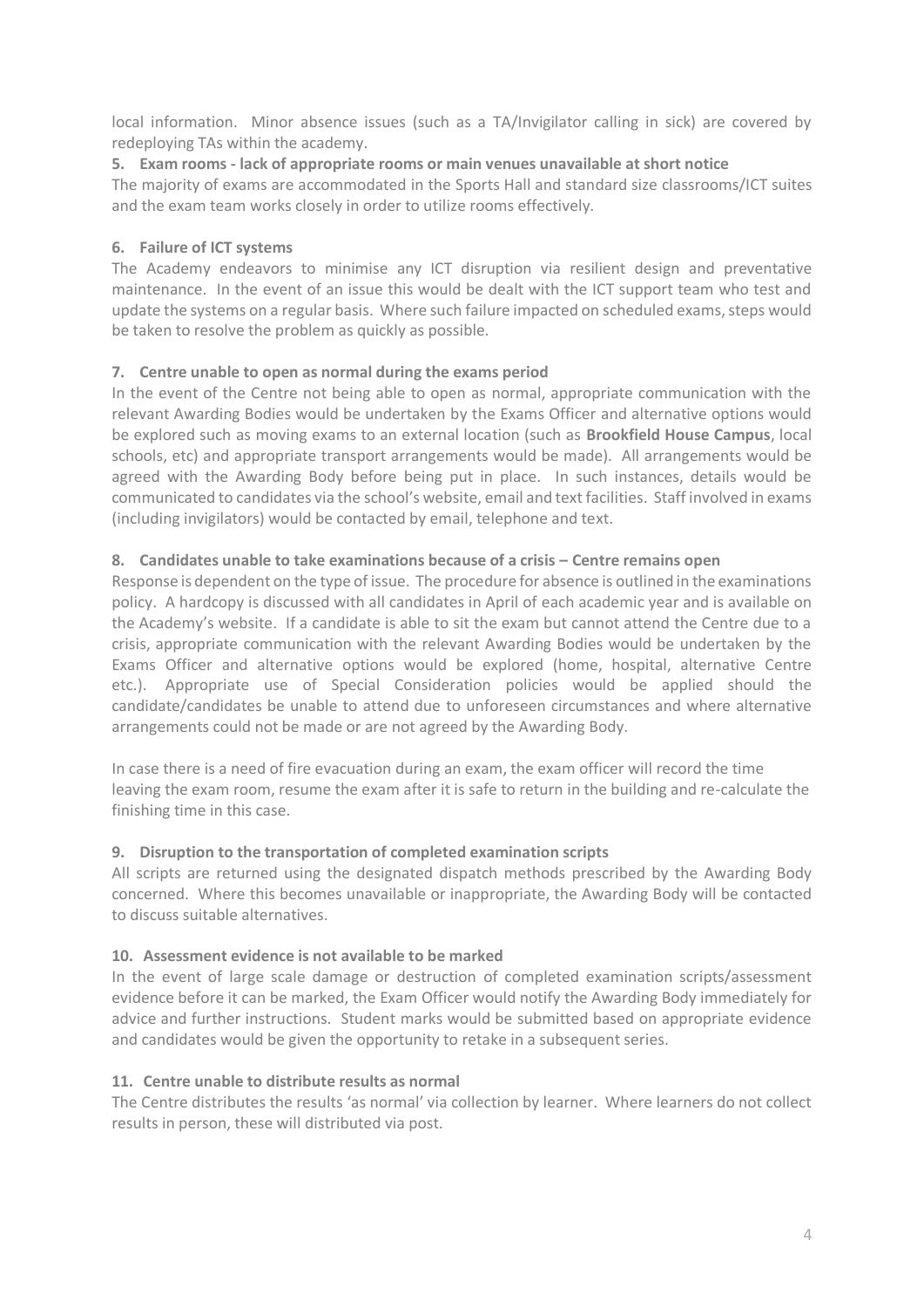## **Further guidance to inform and implement contingency planning**

## **Ofqual**

*Joint Contingency Plan in the event of widespread disruption to the Examination System in England, Wales and Northern Ireland [https://www.gov.uk/government/publications/exam-system](https://www.gov.uk/government/publications/exam-system-contingency-plan-england-wales-and-northern-ireland/what-schools-and-colleges-should-do-if-exams-or-other-assessments-are-seriously-disrupted)[contingency-plan-england-wales-and-northern-ireland/what-schools-and-colleges-should-do-if](https://www.gov.uk/government/publications/exam-system-contingency-plan-england-wales-and-northern-ireland/what-schools-and-colleges-should-do-if-exams-or-other-assessments-are-seriously-disrupted)[exams-or-other-assessments-are-seriously-disrupted](https://www.gov.uk/government/publications/exam-system-contingency-plan-england-wales-and-northern-ireland/what-schools-and-colleges-should-do-if-exams-or-other-assessments-are-seriously-disrupted)*

## **GOV.UK**

*Emergencies and severe weather: schools and early years settings* [https://www.gov.uk/emergencies](https://www.gov.uk/emergencies-and-severe-weather-schools-and-early-years-settings)[and-severe-weather-schools-and-early-years-settings](https://www.gov.uk/emergencies-and-severe-weather-schools-and-early-years-settings)

*Teaching time lost due to severe weather conditions* [https://www.gov.uk/government/publications/teaching-time-lost-due-to-severe-weather](https://www.gov.uk/government/publications/teaching-time-lost-due-to-severe-weather-conditions/teaching-time-lost-due-to-severe-weather-conditions)[conditions/teaching-time-lost-due-to-severe-weather-conditions](https://www.gov.uk/government/publications/teaching-time-lost-due-to-severe-weather-conditions/teaching-time-lost-due-to-severe-weather-conditions)

*Dispatch of exam scripts guide - Contingency planning* [https://www.gov.uk/government/publications/dispatch-of-exam-scripts-yellow-label](https://www.gov.uk/government/publications/dispatch-of-exam-scripts-yellow-label-service/dispatch-of-exam-scripts-guide)[service/dispatch-of-exam-scripts-guide](https://www.gov.uk/government/publications/dispatch-of-exam-scripts-yellow-label-service/dispatch-of-exam-scripts-guide)

## **JCQ**

Guidance on *alternative site arrangements* <http://www.jcq.org.uk/exams-office/forms> *Instructions for conducting examinations* [http://www.jcq.org.uk/exams-office/ice---instructions-for](http://www.jcq.org.uk/exams-office/ice---instructions-for-conducting-examinations)[conducting-examinations](http://www.jcq.org.uk/exams-office/ice---instructions-for-conducting-examinations)

Guidance on *access arrangements and special consideration* [http://www.jcq.org.uk/exams](http://www.jcq.org.uk/exams-office/access-arrangements-and-special-consideration)[office/access-arrangements-and-special-consideration](http://www.jcq.org.uk/exams-office/access-arrangements-and-special-consideration)